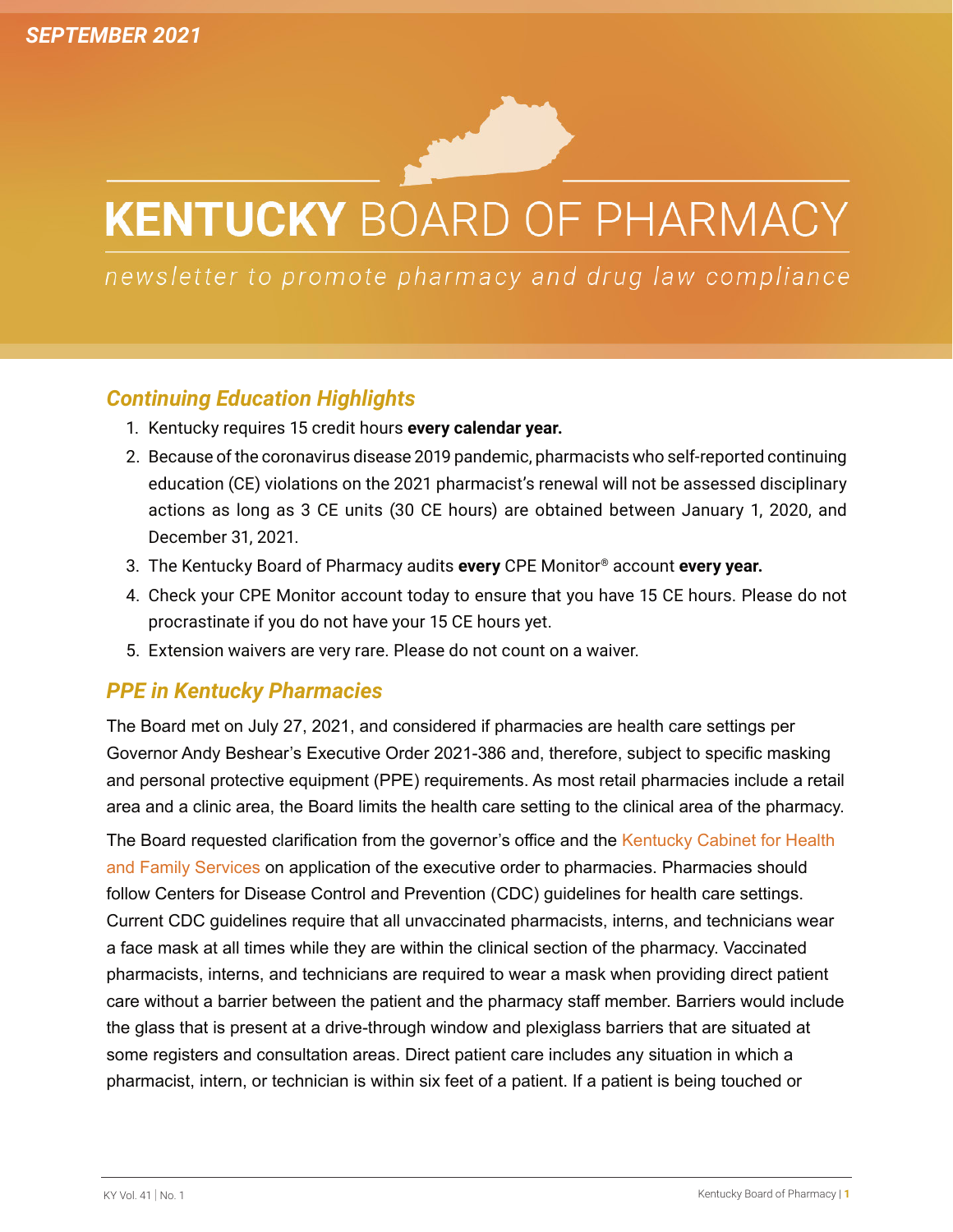examined by a pharmacist, intern, or technician, the pharmacy employee shall also wear gloves. Direct patient care also includes home delivery at the point in which the medication is presented to the patient.

## *KASPER Tips: KASPER Record Correction*

#### *Previously published in March 2020 with edits.*

This Kentucky All Schedule Prescription Electronic Reporting (KASPER) tip provides guidance to prescribers and dispensers who report administered or dispensed controlled substance (CS) data to the KASPER Data Collection System on how to correct records that have been submitted in error or that contain errors. Please remember that upon notification of information that was reported to KASPER and confirmation that the data contained errors, you have seven days to correct the data as specified in 902 Kentucky Administrative Regulations 55:110 Section 8.

KASPER record correction depends upon the method used to upload the CS prescription data.

**Scenario 1 – If you manually enter your prescription data using the Prescription Data Entry Form (PDEF):** You can log in to your KASPER uploader **account** and use the PDEF to make the record correction. If you need assistance using the PDEF, contact the eKASPER help desk at 502/564-2703.

**Scenario 2 – If your software vendor or another third party uploads prescription data to KASPER on your behalf:** If your software vendor or other third party uploads your data, you may not have a KASPER uploader account. Even though you use a third party to upload your data, you can still register with KASPER and get an upload account that will allow you to use the PDEF to correct records in error. You will continue to upload your daily files through your vendor, but the KASPER uploader account will enable you to log in to the KASPER Data Collection System and take advantage of the PDEF to make a small number of changes that might otherwise be difficult to coordinate through your software vendor. If you need assistance using the PDEF, contact the eKASPER help desk at 502/564-2703. You may also wish to contact your software vendor to determine if its software provides a feature for submitting corrections. **Note:** If making revisions using PDEF, do not forget to update in your software system to reflect changes at your pharmacy.

**Scenario 3 – If your pharmacy is part of a chain that uploads your prescription data at the corporate level:** If the prescription data for your pharmacy is uploaded at a corporate level, the corporate office will need to make the corrections. You will need to contact your corporate office and follow its prescription drug monitoring program data correction procedure.

The complete [KASPER Tips: KASPER Record Correction](https://chfs.ky.gov/agencies/os/oig/dai/deppb/Documents/KASPERTipsKASPERRecordCorrection.pdf) guidance with frequently asked questions can be found on the Board's Frequently Asked Questions [web page.](https://pharmacy.ky.gov/Pages/Frequently-Asked-Questions.aspx)